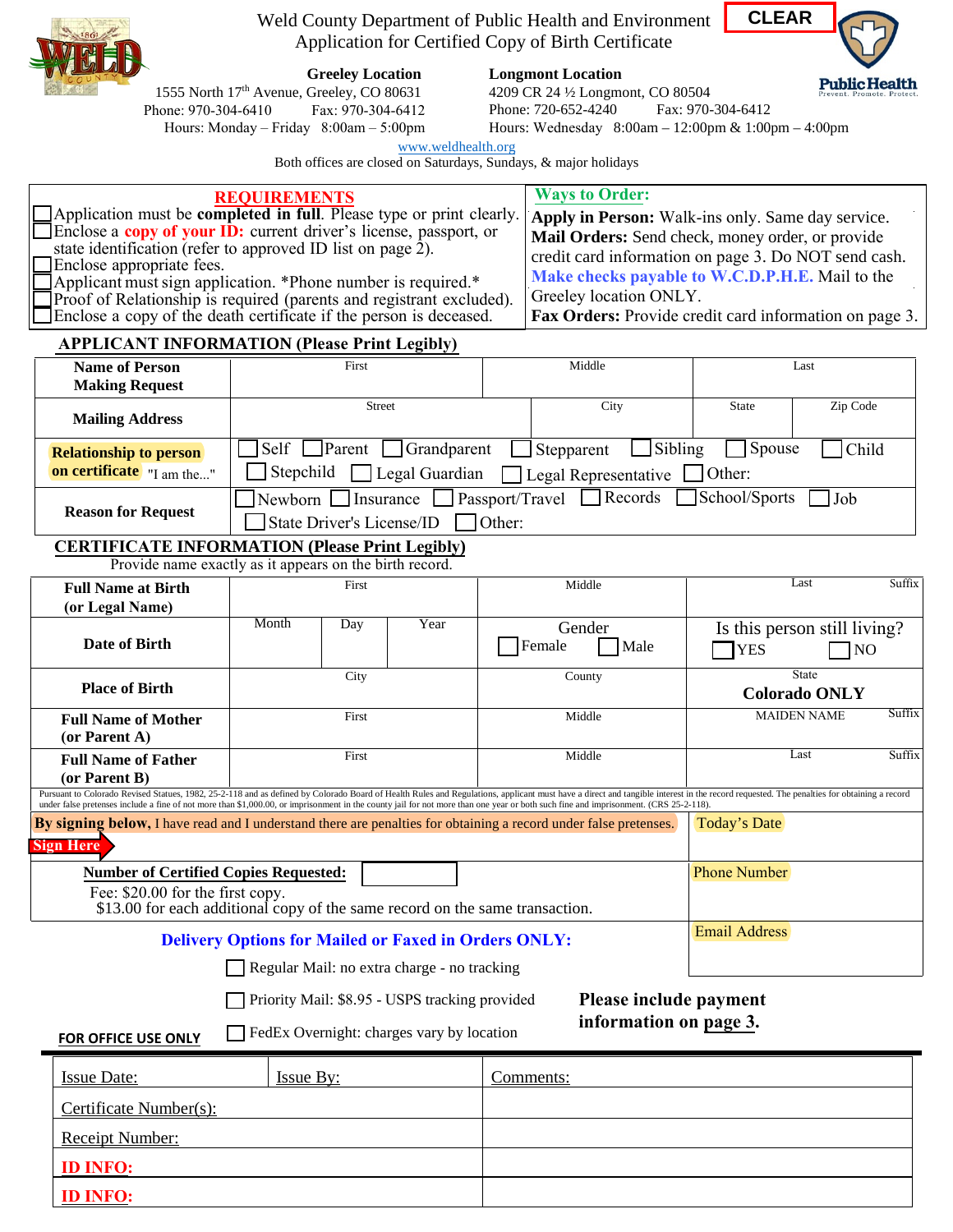

## **\*Certified certificates may be issued to: (note: proof of relationship is required)**

The registrant (person named on certificate) Siblings Spouse<br>
Parents/Step-parents<br>
Parents/Step-parents<br>
Complete list, visit: www.color Adult Children Grandparents/Great Grandparents Grandchildren Legal Guardian

For complete list, visit: www.colorado.gov/cdphe

## **ID REQUIREMENTS**

| At least 1 of the following:                            | OR at least 2 of the following:                             |
|---------------------------------------------------------|-------------------------------------------------------------|
| (No expired documents accepted)                         | (Any document expired more than six months will not be      |
|                                                         | accepted)                                                   |
| 'PRIMARY' LIST                                          | 'SECONDARY' LIST                                            |
| Alien Registration Receipt/Permanent Resident Card      | Acknowledgement of Parentage document (Colorado only)       |
| Certificate of U.S. Citizenship                         | Birth certificate of Applicant (U.S. only)                  |
| Jail Temporary Inmate ID: Denver or Pueblo County       | Court order for Adoption or Name Change                     |
| Colorado Department of Corrections ID card              | Craft or Trade License (Colorado only)                      |
| Colorado Department of Human Services Youth             | DD-214                                                      |
| <b>Corrections ID</b>                                   |                                                             |
| Colorado Temporary Driver's License/State ID (must be   | Divorce Decree (U.S. only)                                  |
| current)                                                |                                                             |
| Employment Authorization Card (I-766)                   | <b>Colorado Gaming License</b>                              |
| <b>Foreign Passport</b>                                 | Hospital Birth Worksheet (within 6 months of birth)         |
| <b>Government Work ID</b>                               | Colorado Hunting or Fishing License (must be current)       |
| Job Corps ID Card                                       | Foreign or International Driving License/ID Card (issued by |
|                                                         | foreign country's state or province)                        |
| <b>US Merchant Mariner Card/Book</b>                    | Marriage License/Certificate (U.S. only)                    |
| Driver's License/ID Card (DMV - U.S.)                   | Medicaid Card (Colorado only)                               |
| Foreign Driver's License/ID Card (issued directly from  | <b>Medicare Card</b>                                        |
| foreign country's government - not state or province)   |                                                             |
| School, University or College ID Card (must be current) | Mexican Voter Registration Card                             |
| <b>Temporary Resident Card</b>                          | Motor Vehicle Registration or Title (must be current - U.S. |
|                                                         | only)                                                       |
| U.S. B1/B2 Card with I-94                               | <b>Pilot License</b>                                        |
| U.S. Certificate of Naturalization                      | State, Territorial or Federal Prison or Corrections ID Card |
| U.S. Citizenship ID Card (I-197)                        | Social Security Card                                        |
| U.S. Military ID Card                                   | Selective Service Card/Letter (U.S. only)                   |
| U.S. Passport Book or Card                              | Weapon or Gun Permit (U.S. only)                            |
|                                                         | Work ID, Paycheck Stub (within 3 months) or W2 (last tax    |
|                                                         | year)                                                       |
|                                                         | Any expired document from the "Primary" list (cannot be     |
|                                                         | expired more than 6 months                                  |

## **WE CANNOT ACCEPT:**

| Matricula Consular Card              | Novelty ID Card                                  |  |
|--------------------------------------|--------------------------------------------------|--|
| IRS ITIN card or letter              | Non-expiring ID cards (unless issued within last |  |
|                                      | 5 years)                                         |  |
| Souvenir/Hospital birth certificates | Out-of-State Temporary Driver's Licenses or      |  |
|                                      | Temporary State ID card                          |  |

**If you cannot provide acceptable identification, it is suggested that you ask a spouse, parent, grandparent, sibling or adult child, who can provide appropriate identification, to request the certificate. PROOF OF RELATIONSHIP is required.**